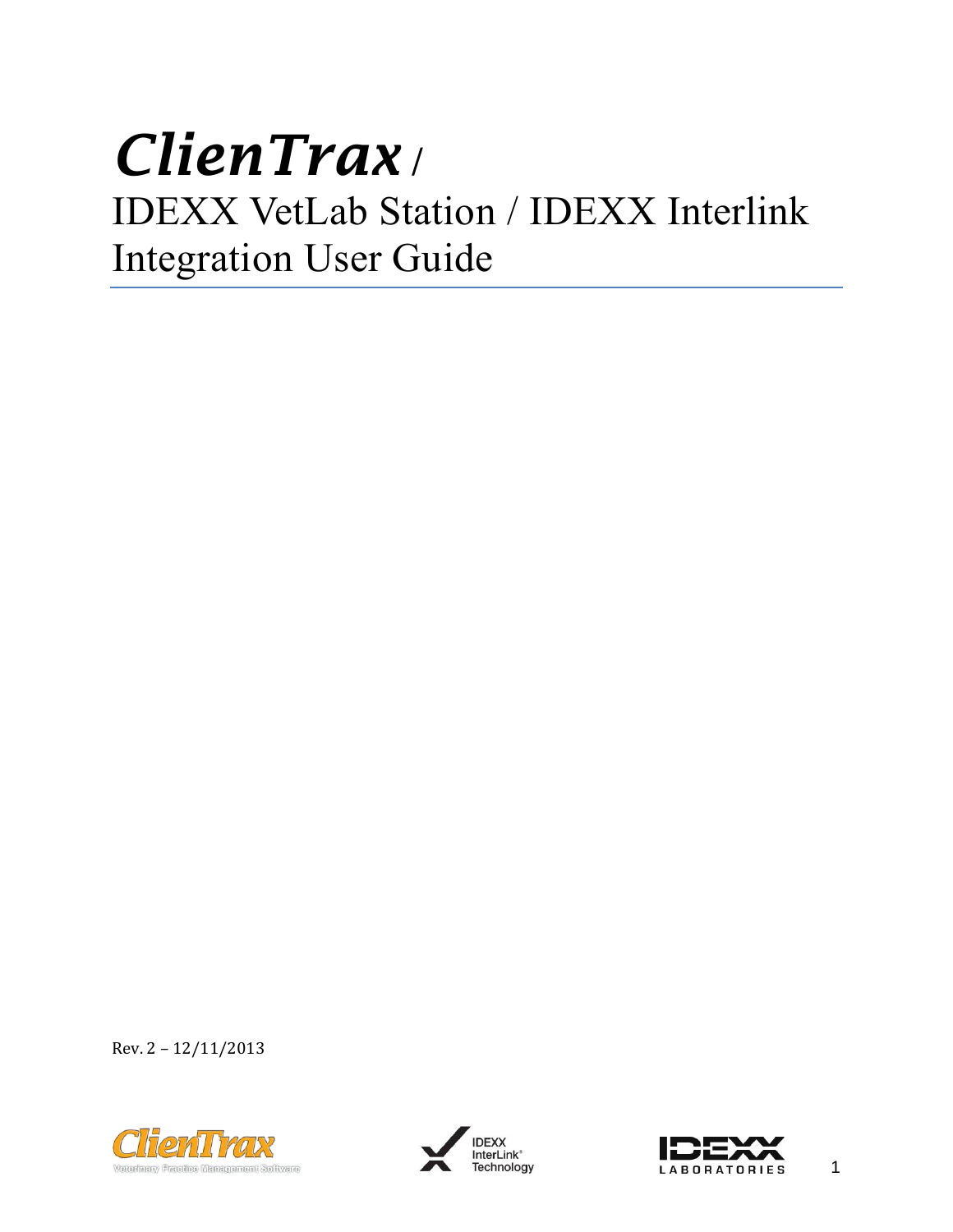# IDEXX SETUP

The following options and instructions apply to settings and software for IDEXX Laboratories. Please call IDEXX Support for assistance at 1-800-248-2483, option 8.

### **Network Setup**

The ClienTrax workstation that will host the IDEXX InterLink software will need the following settings:

- 1. Take note of the "Name" of the computer you will be installing the IDEXX InterLink Software.
	- a. Select Start Run and type *cmd.* Select Ok.
	- b. At the command prompt, type *ipconfig /all* and tap Enter.
	- c. Find the Hostname. This will be used to set a path in ClienTrax (pg 4).
- 2. A static IP address must be set.
	- a. *ipconfig /all* will give the IP Address (IPv4) of this workstation.
	- b. Note this information for next section.

The IDEXX VetLab Station will need the following settings:

- *1. Settings – Practice Management*
	- a. Choose Other, Network Connection.
	- b. If your network has static IP Addresses, choose Configure, Direct Connect and enter the IP Address of your ClienTrax workstation that hosts the InterLink Application.
- 2. *Instruments – Practice Management*
	- a. Choose *On* for *Transmit result records only.*
	- b. Set the Transmit Date to the current date.





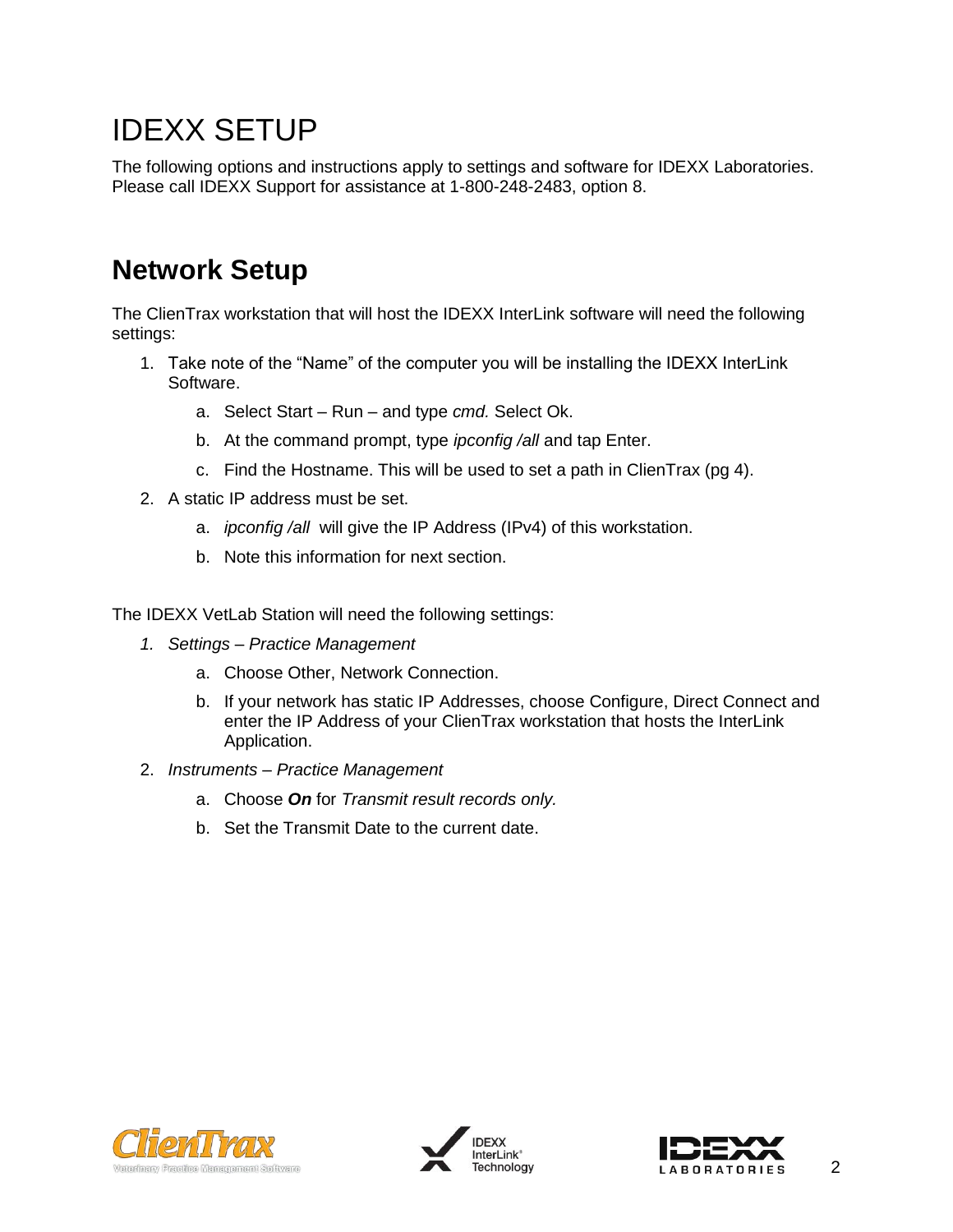### **Installing IDEXX InterLink software**

Navigate to the **IDEXX InterLink site**. Complete the survey and perform the installation as outlined in the emailed instructions.

Copy the "*WorkOrder.xml"* file and paste it inside *C:\IDEXX Interlink* folder. This file can be supplied by IDEXX support or ClienTrax support.

All workstations that need to communicate with the IDEXX InterLink workstation need to have Read / Write access to the *C:\IDEXX Interlink* folder for "Everyone".

Skip to Next Page…





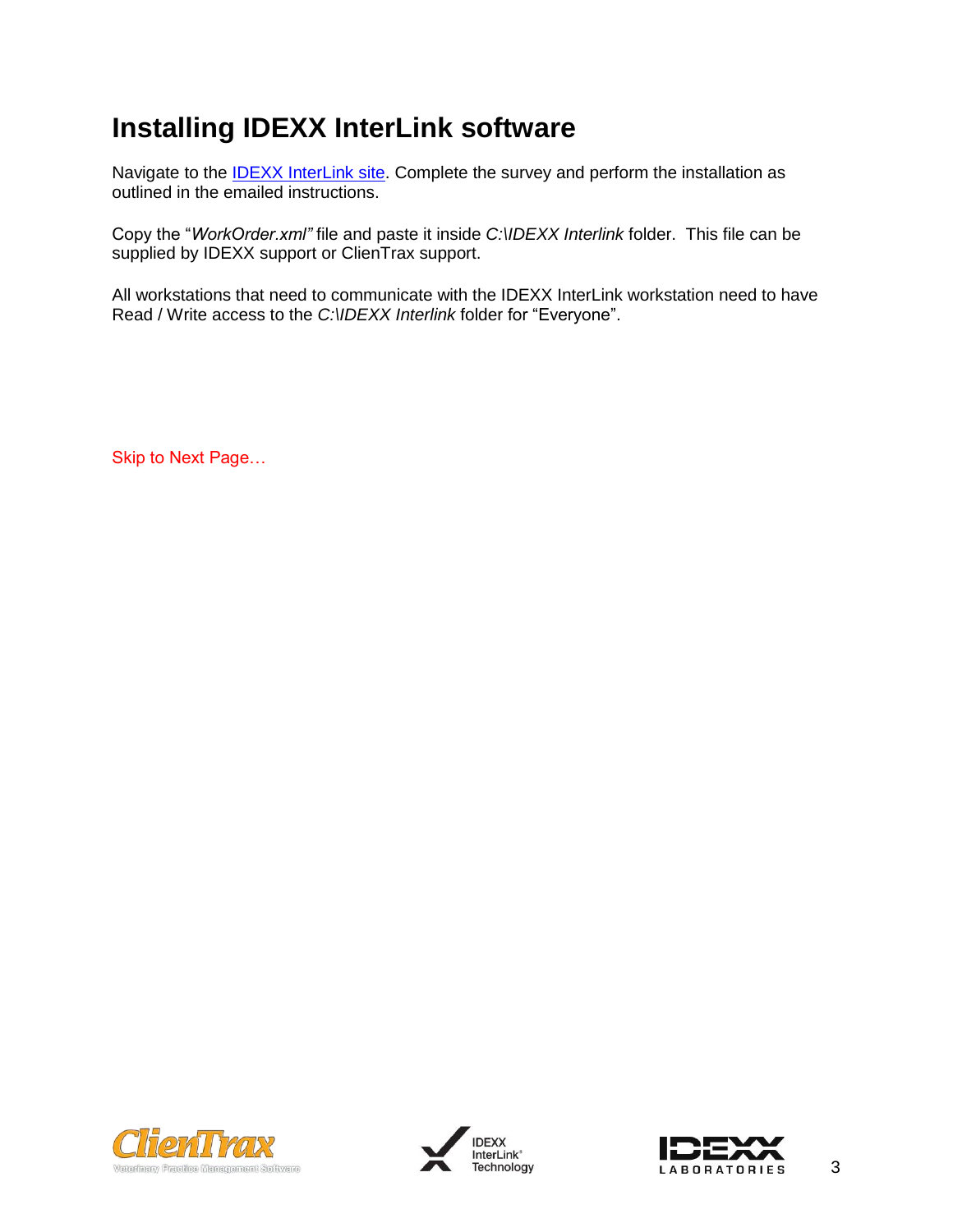# **CLIENTRAX SETUP**

The following options and instructions apply to the ClienTrax Software. Please call ClienTrax Support for assistance. **1-614-875-2245** or **[1-800-416-2815](mailto:1-800-416-2815)** or email at [support@clientrax.com.](mailto:support@clientrax.com)

### **Setting up ClienTrax IDEXX options**

Setup Options you need to confirm in File / Administration / Setup / Medical Records:

 Define the *IDEXX Interlink Path* as shown below. The path entered must be the path to the shared folder on your network computer (determined on pg 1) that the IDEXX InterLink software is configured to retrieve requests from and save results to.

> Attached Lab Equipment **WetLabNDEXX Interlink** Idexx Interlink Path:

NOTE: the computer's name obtained on step 1-c of page 2 will be placed in the field where the word "VetLab" shows in this example above.

Skip to Next Page…





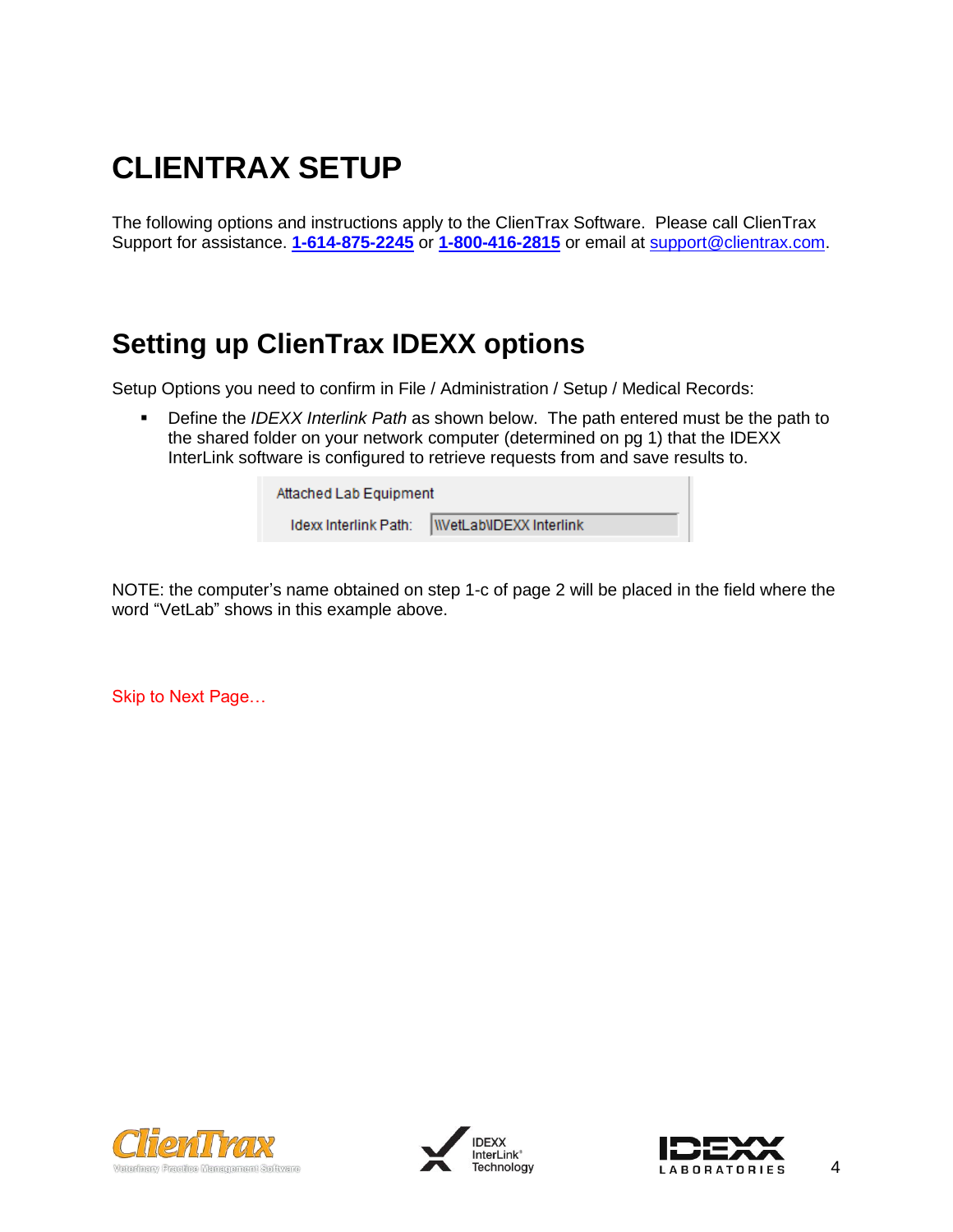### **Setting up ClienTrax order items**

Next, you must set up the laboratory test items in your inventory to include the IDEXX codes you will order.

To link test items with IDEXX codes:

- 1. Find your inventory item in ClienTrax.
- 2. Click the New Visit Flags button.

| New Uisit |
|-----------|
| Flags     |

3. Make sure that the New Visit Flag "Lab Log" is selected in the Flags list.

This assures that ClienTrax creates Lab Orders when this item is selected in the Medical Record Lab Log, Medical Record Treatments, Medical Record Charges, and New Visit Charges windows. In most cases, this is the only option you need to select in the window for a Lab Test charge.

- 4. Move to the next service item that triggers a lab order and repeat step 3. Close the New Visit Flags window when finished.
- 5. To set up your lab test items to include the IDEXX, find your inventory item in ClienTrax, and click the Dx Setup button.
- 6. Enter the following information into the DX Setup window:

**Specimen:** The type of specimen to be sent to the lab.

**Location:** Enter "IDEXX InterLink". This will tell ClienTrax how to track the orders.

**Test Code(s):** The IDEXX code numbers. If there is more than one test to be performed on the specimen, separate each code by a comma and a space, as shown here. These codes are not fixed codes. The VetLab Station will display anything you send it. We sugest you use the sugested codes at the end of this document.

| DX Setup                                                  |
|-----------------------------------------------------------|
| Specimen<br>Blood                                         |
| Location                                                  |
| <b>IDEXX InterLink</b>                                    |
| Enter each Test Code with a comma and space between each. |
| CHEM 17, CBC                                              |
| Comments                                                  |
| Take 2 10ml vials.                                        |
|                                                           |

**Comments**: Any additional instructions or notes. If you enter this item as part of a Treatment in the Medical Record, these notes appear in the Instructions field. They also appear in the White Board.

7. Move to the next service item that triggers a lab order and repeat step 6. Close the Dx setup window when finished with all codes.







| Flags<br>$-x$    |
|------------------|
| Ask Rabies Tag   |
| Alter Gender     |
| Set Purge Date   |
| Ask ID1 Code     |
| Ask ID2 Code     |
| Ask Weight       |
| <b>Image Log</b> |
| Anesthesia Log   |
| $\nabla$ Lab Log |
| Warn Qty 1       |
| $\Box$ Rx Item   |
| Updt Master Mfg  |
| Ask Cost         |
| Ask Reminder     |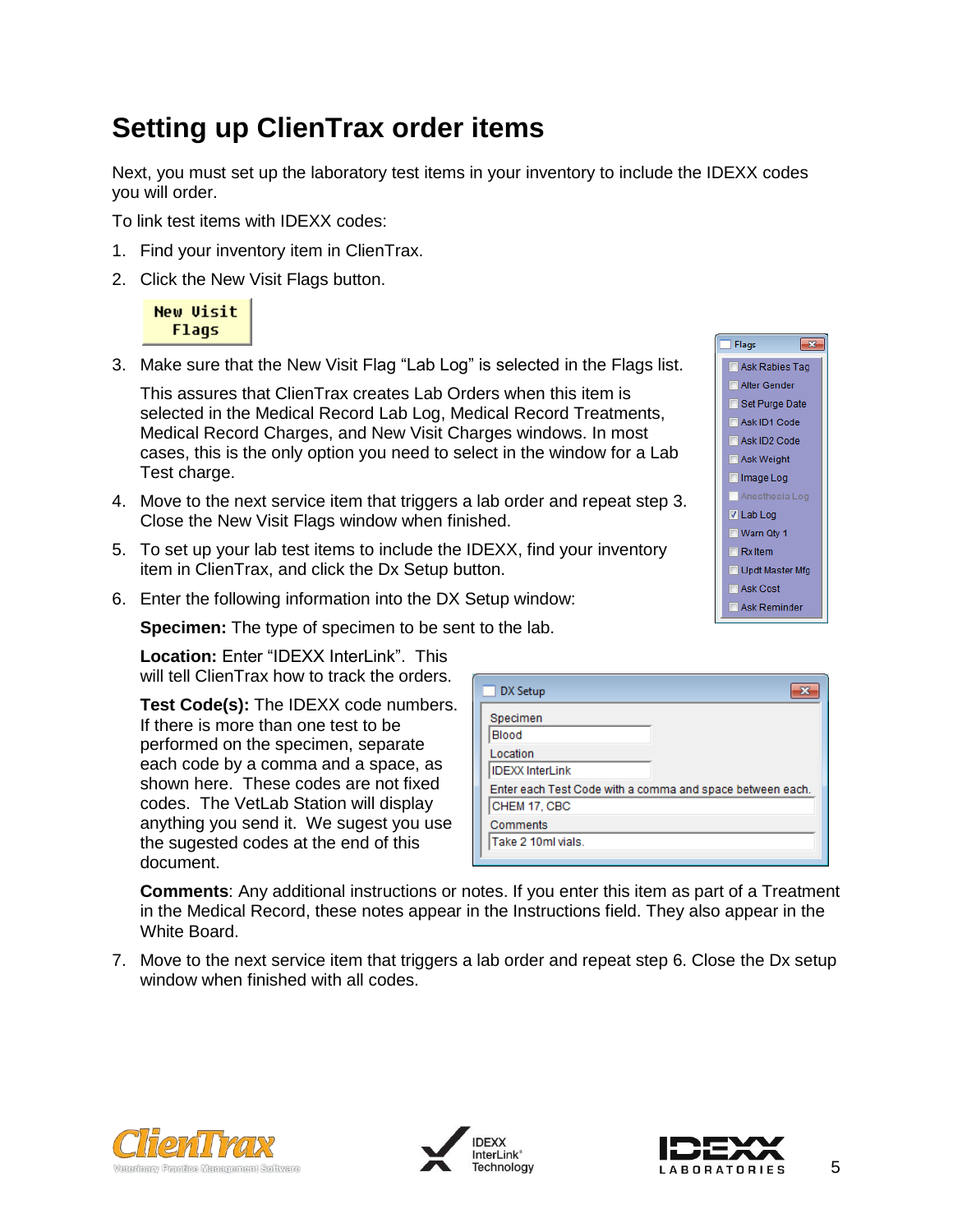### **Using ClienTrax to create a Vet Lab test requisition**

There are two ways to create an order for your inside laboratory tests:

- Add them to the Treatment section of the Medical Record.
- Enter them directly into the Charges section of the Medical Record (skip to step 3).

For either method, follow these steps:

- 1. First, create or edit a Medical Record for the patient needing the test.
- 2. Next, select the Treatment / Plan tab, and enter a new Treatment or Charge item.

**Note:** If you are using the Treatments list and it is blank, click in the list to start a new line. Enter the inventory number for the lab test you want to order.

|      |                   | Medical Records - TIKA - (Abbott)                     |                 |       |                                              |                              |  |
|------|-------------------|-------------------------------------------------------|-----------------|-------|----------------------------------------------|------------------------------|--|
| Ê    | 閬                 | $\ll$ 23 of 22 $\gg$ 22                               |                 |       | Rx<br>Ū                                      | Attachments                  |  |
|      |                   | X Problem X Exam Laboratory X Image X Notes Treatment |                 |       | Summary                                      |                              |  |
|      | <b>Treatments</b> |                                                       |                 |       | $\Rightarrow$ 0<br>In Work <b>In The Top</b> | $\overline{\mathbf{S}}$<br>w |  |
| Line | Item              | Description                                           | Date / Time     |       | <b>Instructions</b>                          |                              |  |
|      | 12017             | <b>IDEXX VET LAB 1</b>                                | APR 9 13        |       | 15:42 Take 2 10ml vials.                     |                              |  |
|      | Qty: 1            | √ Charge ■ Complete                                   |                 |       |                                              |                              |  |
| 2    |                   |                                                       | <b>APR 9 13</b> | 15:43 |                                              |                              |  |
|      | Qty: 1            | Charge <b>Complete</b>                                |                 |       |                                              |                              |  |

3. Press <Enter>. The Lab Log window opens.

| LogWindow                |                             |                                       |                                  |                       |                |     |                              |                                      |                 | $\mathbf{x}$                    |
|--------------------------|-----------------------------|---------------------------------------|----------------------------------|-----------------------|----------------|-----|------------------------------|--------------------------------------|-----------------|---------------------------------|
| Account: 6<br>Patient:   | 7                           | ABBOTT, RENATA<br><b>TIKA</b>         |                                  |                       |                |     |                              | Antech Form                          |                 | <b>Print Label</b>              |
| Med Rec: 1308<br>Record: | 2584                        | CO:5<br>Date: APR 9 13                | Pr: CJJ                          | Time: 15:42 Status: 1 | Item No: 12017 |     |                              | <b>Idexx Form</b><br>Idexx InterLink | O Image         | Anesthesia                      |
| Trans:<br>Item No        |                             | <b>IDEXX VET LAB 1</b><br>Description |                                  |                       |                | Lab |                              |                                      | Specimen        | <b>O</b> Laboratory<br>$\Omega$ |
| 12017                    |                             | <b>IDEXX VET LAB 1</b>                |                                  |                       |                |     | <b>IDEXX InterLink</b>       |                                      | <b>Blood</b>    |                                 |
| APR 9 13                 | Date/Time Collctd.<br>15:42 | Tech                                  | Test(s) Required<br>CHEM 17, CBC |                       |                |     | Date/Time Rec'd.<br>APR 9 13 | 15:42                                | Date/Time Rev'd |                                 |
| Comment                  |                             | Take 2 10ml vials.                    |                                  |                       |                |     |                              |                                      |                 | 杰                               |
|                          |                             |                                       |                                  |                       |                |     |                              |                                      |                 | $\overline{\phantom{a}}$        |

Most of the Lab Log window is filled out for you. You may want to add the assigned tech's initials (the person who collected the sample) and any additional instructions under Comments.





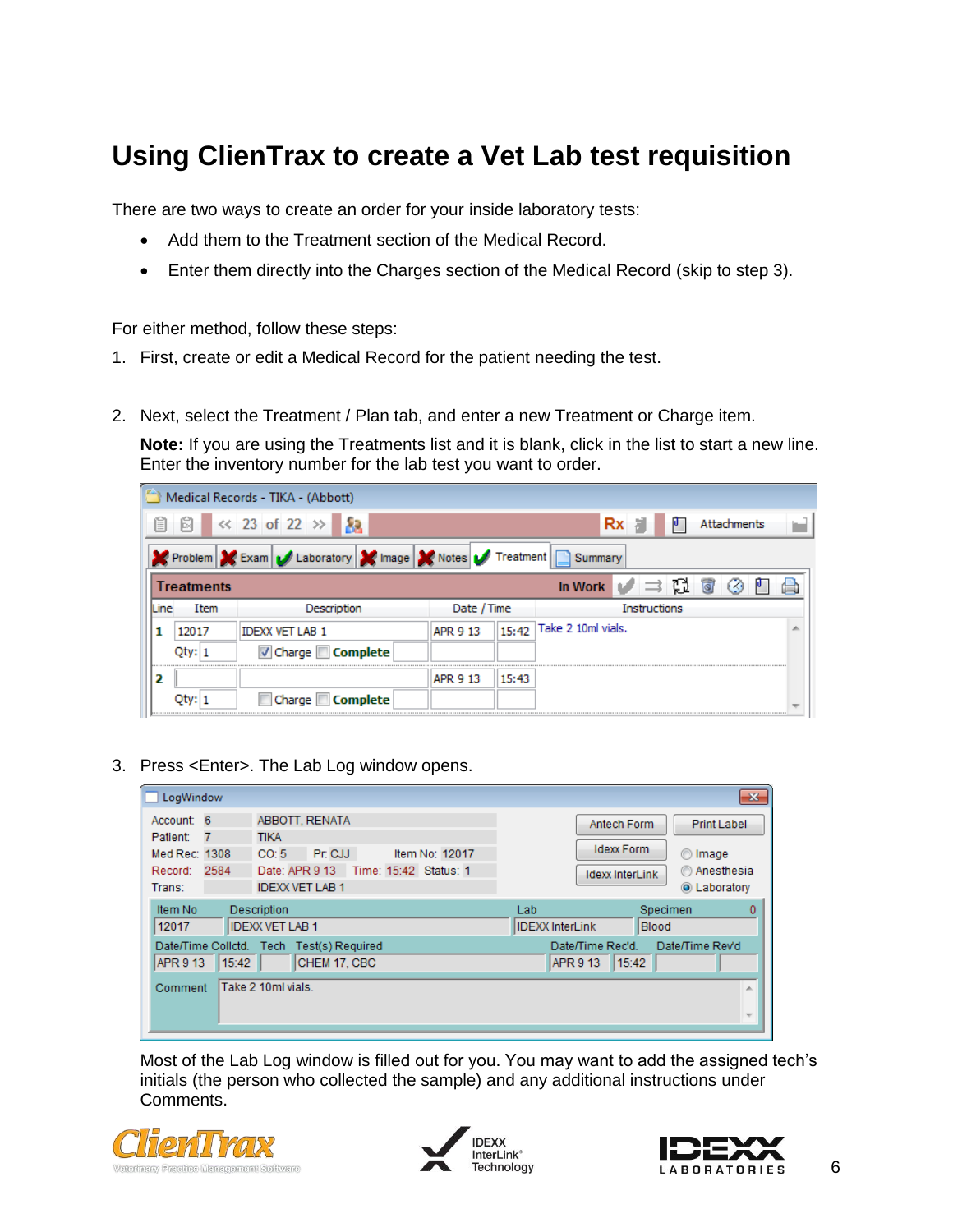4. You can add additional tests to your order by entering the IDEXX order code(s) in the "Test(s) Required" field. Separate each test by a comma and a space, as below.

| LogWindow                        |                             |                        |                                      |                |     |                                    |                        | $\mathbf{x}$                      |
|----------------------------------|-----------------------------|------------------------|--------------------------------------|----------------|-----|------------------------------------|------------------------|-----------------------------------|
| Account: 6                       |                             | ABBOTT, RENATA         |                                      |                |     |                                    | Antech Form            | <b>Print Label</b>                |
| <b>Patient:</b><br>Med Rec: 1308 | - 7                         | <b>TIKA</b><br>CO:5    | Pr: CJJ                              | Item No: 12018 |     |                                    | <b>Idexx Form</b>      | lmage                             |
| Record:<br>Trans:                | 2585                        | <b>IDEXX VET LAB 2</b> | Date: APR 9 13 Time: 15:44 Status: 0 |                |     |                                    | <b>Idexx InterLink</b> | Anesthesia<br><b>O</b> Laboratory |
| Item No                          |                             | Description            |                                      |                | Lab |                                    |                        | Specimen                          |
| 12018                            |                             | <b>IDEXX VET LAB 2</b> |                                      |                |     | <b>IDEXX InterLink</b>             | Blood                  |                                   |
| APR 9 13                         | Date/Time Collctd.<br>15:44 | Tech<br><b>T4</b>      | Test(s) Required                     |                |     | Date/Time Rec'd.<br>APR 9 13 15:44 |                        | Date/Time Rev'd                   |
| Comment                          |                             |                        |                                      |                |     |                                    |                        | 止                                 |
|                                  |                             |                        |                                      |                |     |                                    |                        | $\overline{\nabla}$               |

You may also want to modify the description to reflect the additional tests.

Remember that adding tests this way makes them part of a single charge item on your invoice. However, you may prefer to charge them separately. You can do this by adding them to an existing order as follows: When the new Lab Log window opens, double-click the check box of the existing order listed in the bottom of the window. This allows you to have multiple charged tests on a single order form.

5. After you have entered all the tests you need, save the Medical Record and then open the Labs tab. You will see the new order(s) you created.

|        | Medical Records - TIKA - (Abbott) |                                                             |
|--------|-----------------------------------|-------------------------------------------------------------|
| Ô<br>日 | $\ll$ 23 of 23 $\gg$ $\approx$    | $Rx =$<br>Attachments                                       |
|        |                                   | Problem X Exam Laboratory X Image X Notes Treatment Summary |
|        | <b>Laboratory Tests</b>           | IET<br>Import<br>ii)<br>$\vert x \vert$                     |
| 2584   | APR 9 13 - 15:42                  | Vet Lab Station - IDEXX VET LAB 1 - CHEM 17, CBC            |
| 2585   | APR 9 13 - 15:44                  | Vet Lab Station - IDEXX VET LAB 2 - T4                      |
|        |                                   |                                                             |

- 6. Double-click the first order you created to open the Lab Log window.
- 7. Click the Idexx Interlink button to send your order(s) to the Vet Lab Station.





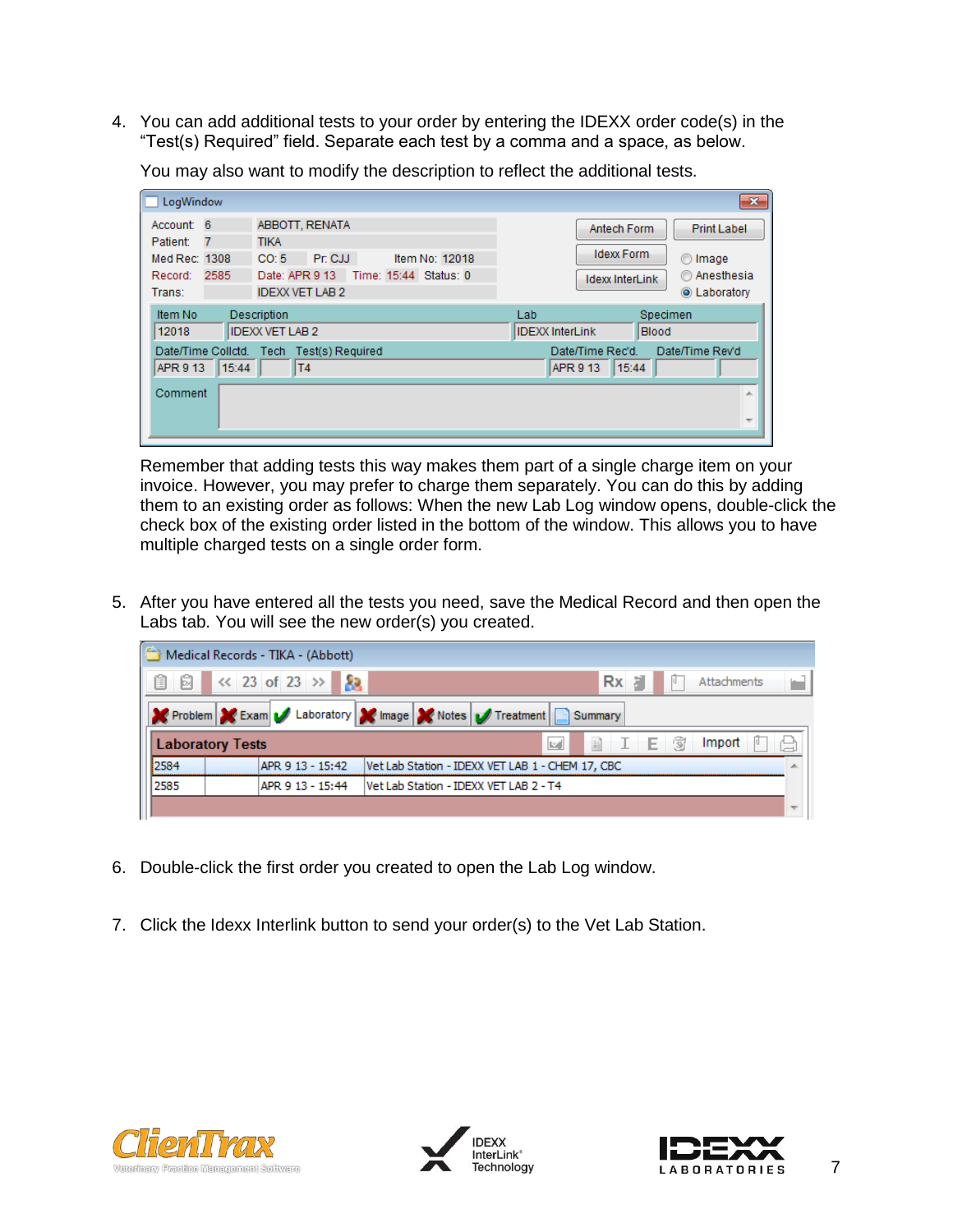# **Changing a Test**

If you wish to change a test already sent to the IDEXX VetLab do the following.

- 1. Edit the test record, change the Test(s) Required field as needed and save the record.
- 2. Click the IDEXX Interlink Button. ClienTrax will send an updated requisition to the VetLab.

# **Deleting a Test**

If you wish to delete a test already sent to the VetLab, do the following.

1.) Delete the Test from either the Treatment Tab or from the Labs Tab. If a requisition had previously been sent to the VetLab, ClienTrax will send a deletion request.

# **Downloading test results**

Test results from IDEXX Reference Laboratories can be downloaded automatically to ClienTrax and saved to patient records. You will want to download your lab results from IDEXX periodically.

- 1. To check for new results, select the Import button on the Labs tab of any Medical Record. The Lab Test Interface window opens.
- 2. Click the "IDEXX VetLab" button to start the download process. ClienTrax connects to the IDEXX Interlink folder and downloads any waiting results.

All results are added to the proper records, and an entry is added to the White Board that results have been received. The White Board is a convenient location where you can find results waiting for your review.

| Á | <b>Antech Web</b>     | <b>Antech Ref</b>     |
|---|-----------------------|-----------------------|
|   | <b>Idexx VetTest</b>  | <b>Idexx Ref</b>      |
|   | Idexx Web             | Idexx VetLab          |
|   | <b>Heska ABC</b>      | <b>Heska DCU</b>      |
|   | <b>Heska CBC</b>      | <b>Abaxis Ref</b>     |
|   | <b>Heska Spotchem</b> | <b>Abaxis DCU</b>     |
|   | <b>Abaxis VetScan</b> |                       |
|   | <b>Abaxis VS2</b>     |                       |
|   | <b>Abaxis HMT</b>     |                       |
|   | <b>Abaxis HMII</b>    |                       |
|   | <b>Abaxis HM5</b>     |                       |
|   | Hemavet 950           |                       |
|   | <b>Synb ProChem</b>   | <b>Settings</b>       |
|   | <b>Nellcor MB-75</b>  | <b>Save Last File</b> |

You can download results as often as you like.

### **Managing final and partial results**

Partial laboratory results may appear in the Medical Record when they are downloaded via the "Downloading test results" procedure above. The record will be automatically updated when final results are available.